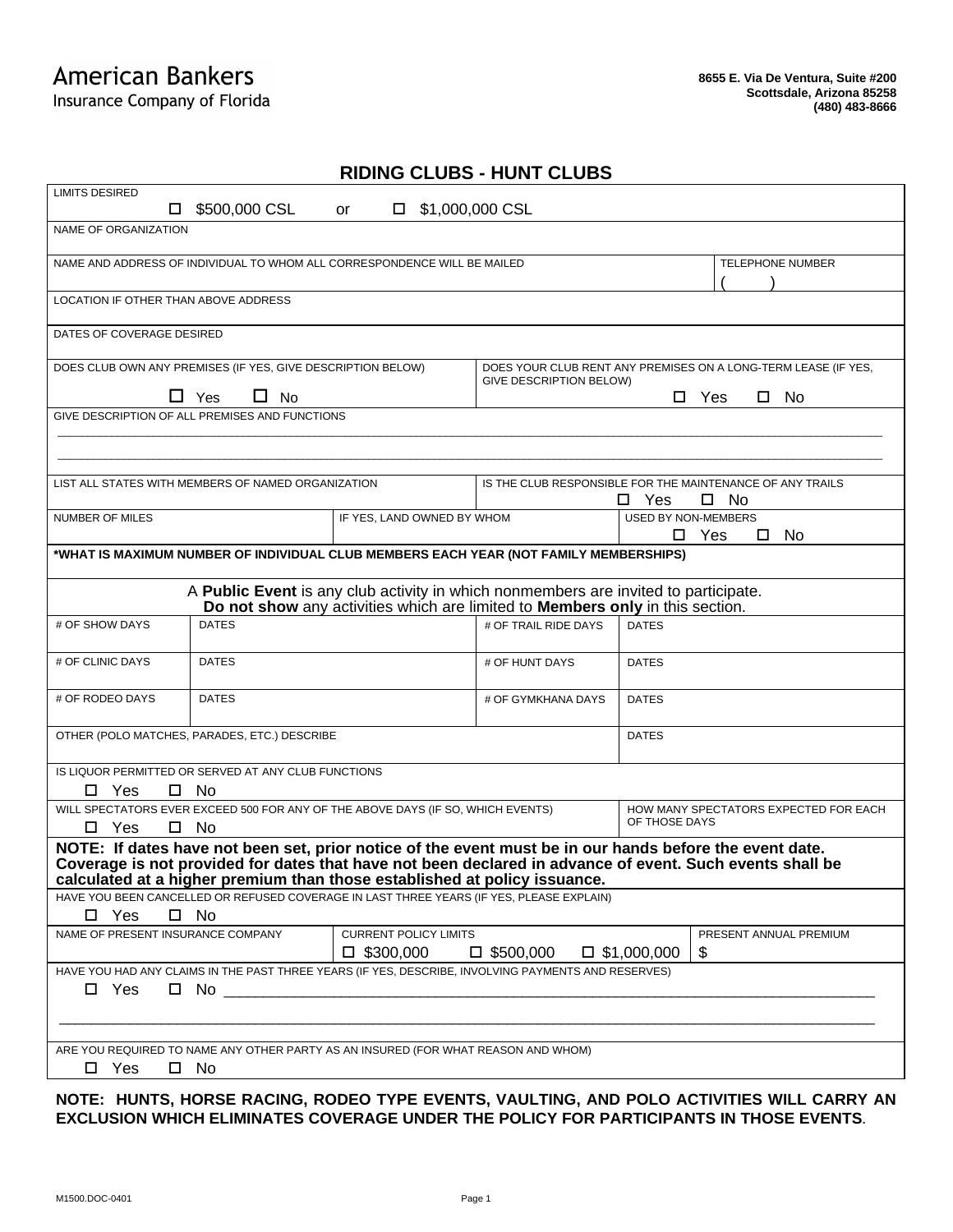## **Complete the following sections if non-members participate in club activities**

| <b>SADDLE ANIMALS FOR HIRE - HOURLY OR</b><br>DAILY RENTALS - TRAIL RIDES - LEASING - PONY RIDES<br><b>CHECK IF NO EXPOSURE</b>      |             |                                        |                                                                                 |                                                                          |                                           |                             |                 |
|--------------------------------------------------------------------------------------------------------------------------------------|-------------|----------------------------------------|---------------------------------------------------------------------------------|--------------------------------------------------------------------------|-------------------------------------------|-----------------------------|-----------------|
| <b>GROSS RECEIPTS FOR RENTALS</b><br>TOTAL NUMBER OF ANIMALS AVAILABLE FOR<br>RENTAL OR TRAIL RIDES AT PEAK SEASON<br>\$             |             |                                        | \$                                                                              |                                                                          | <b>GROSS RECEIPTS FOR TRAIL RIDES</b>     |                             |                 |
| ESTIMATED MAXIMUM NUMBER OF ANIMALS USED ON ANY ONE DAY FOR<br><b>EACH MONTH</b>                                                     |             |                                        | <b>JANUARY</b>                                                                  |                                                                          | <b>FEBRUARY</b>                           | <b>MARCH</b>                | <b>APRIL</b>    |
| <b>MAY</b><br><b>JUNE</b>                                                                                                            | <b>JULY</b> | <b>AUGUST</b>                          | <b>SEPTEMBER</b>                                                                |                                                                          | <b>OCTOBER</b>                            | <b>NOVEMBER</b>             | <b>DECEMBER</b> |
| PONY RIDES - NUMBER OF PONIES                                                                                                        |             | TYPE OF RIDE<br>$\square$ Sweep        | $\Box$ Ring<br>$\Box$ Carts                                                     |                                                                          | <b>NUMBER OF CARTS</b>                    |                             |                 |
| OTHER RIDES (EXPLAIN)                                                                                                                |             |                                        |                                                                                 | <b>GROSS RECEIPTS</b><br>\$                                              |                                           |                             |                 |
| DO YOU HAVE TRAIL RIDES WITH RIDER USING<br><b>HOW OFTEN</b><br>$\square$ Yes<br>□ No<br><b>OWN HORSES</b>                           |             |                                        |                                                                                 | ARE ALL RIDING TRAILS ON YOUR OWN PREMISES<br>$\Box$ Yes<br>$\square$ No |                                           |                             |                 |
| DO TRAILS CROSS OR RUN ALONG ROADS OR HIGHWAYS - DESCRIBE<br>$\square$ No<br>$\Box$ Yes                                              |             |                                        |                                                                                 |                                                                          |                                           |                             |                 |
| DO YOU USE GUIDES OR SAFETY PATROL FOR ALL RIDERS<br>$\Box$ Yes<br>$\Box$ No                                                         |             |                                        | DO YOU SECURE A SIGNED RELEASE FROM ALL RIDERS<br>$\square$ Yes<br>$\square$ No |                                                                          |                                           |                             |                 |
| ARE ALL RIDERS REQUIRED TO WEAR SAFETY HEAD GEAR<br>$\Box$ Yes<br>$\Box$ No                                                          |             |                                        | MINIMUM AGE OF RIDERS                                                           |                                                                          |                                           |                             |                 |
| DO YOU RENT OR LEASE HORSES/PONIES TO CAMPS/RESORTS OR INDIVIDUALS<br>$\Box$ Yes<br>$\square$ No                                     |             |                                        | <b>HOW MANY RENTED</b>                                                          |                                                                          |                                           |                             |                 |
| RENTED TO WHOM                                                                                                                       |             | <b>RENTAL TERM</b>                     |                                                                                 | <b>GROSS RECEIPTS</b><br>\$                                              |                                           |                             |                 |
| <b>EQUESTRIAN SCHOOLS - RIDING INSTRUCTION - CLINICS</b>                                                                             |             |                                        |                                                                                 |                                                                          |                                           | $\Box$ CHECK IF NO EXPOSURE |                 |
| MAXIMUM NUMBER OF HORSES AVAILABLE FOR INSTRUCTION AT PEAK (DO NOT INCLUDE STUDENTS ON THEIR OWN HORSES)                             |             |                                        |                                                                                 |                                                                          |                                           |                             |                 |
| <b>GROSS RECEIPTS</b><br>\$                                                                                                          |             |                                        | ANY STALLIONS USED<br>$\square$ Yes<br>$\square$ No                             |                                                                          |                                           |                             |                 |
| DO YOU GIVE INSTRUCTION TO STUDENTS ON THEIR OWN HORSES<br>$\Box$ Yes<br>□ No                                                        |             |                                        | HOW MANY PER YEAR<br><b>GROSS RECEIPTS</b><br>\$                                |                                                                          |                                           |                             |                 |
| DO YOU HAVE QUALIFIED INSTRUCTORS<br>$\Box$ Yes<br>$\square$ No                                                                      |             |                                        | ARE ALL CERTIFIED BY RIDING INSTITUTE<br>$\Box$ Yes<br>$\square$ No             |                                                                          |                                           |                             |                 |
| IS THERE ANY PERIOD OF TIME WHEN YOU DO NOT GIVE INSTRUCTIONS<br><b>GIVE DATES</b><br>$\Box$ Yes<br>$\square$ No                     |             |                                        |                                                                                 |                                                                          |                                           |                             |                 |
| DO YOU TEACH<br>$\square$ Vaulting<br>$\square$ Polo<br>$\square$ English<br>$\square$ Western<br>□  <br>Jumping<br>Other<br>□       |             |                                        |                                                                                 |                                                                          |                                           |                             |                 |
| IS A RELEASE SIGNED BY ALL STUDENTS OR, IF A MINOR, BY THEIR PARENT<br>$\square$ Yes<br>□ No<br>OR GUARDIAN                          |             |                                        | ARE ALL RIDERS REQUIRED TO WEAR SAFETY HEAD GEAR<br>$\Box$ Yes<br>$\square$ No  |                                                                          |                                           |                             |                 |
| DO YOU ATTEND OFF-PREMISES SHOWS WITH YOUR STUDENTS<br>IF YES. HOW MANY TIMES PER YEAR<br>$\square$ Yes<br>$\square$ No              |             |                                        |                                                                                 |                                                                          |                                           |                             |                 |
| GROSS RECEIPTS (INJURIES TO HORSES AND STUDENTS BEING TRANSPORTED ARE NOT COVERED)<br>\$                                             |             |                                        |                                                                                 |                                                                          |                                           |                             |                 |
| DO YOU HOLD CLINICS FOR NON-STUDENTS<br><b>HOW MANY</b><br>AVERAGE ATTENDANCE<br><b>RECEIPTS</b><br>$\Box$ Yes<br>\$<br>$\square$ No |             |                                        |                                                                                 |                                                                          |                                           |                             |                 |
| <b>BOARDING (STALL RENTALS/PADDOCKS) - PASTURING - TRAINING</b><br>$\Box$ CHECK IF NO EXPOSURE                                       |             |                                        |                                                                                 |                                                                          |                                           |                             |                 |
| TOTAL NUMBER STALLS                                                                                                                  |             | MAXIMUM NUMBER BOARDED                 | PASTURED-NOT INCLUDE. IN BOARD TOTAL                                            |                                                                          |                                           | <b>GROSS RECEIPTS</b><br>\$ |                 |
| DO YOU PROVIDE RIDING FACILITIES FOR YOUR BOARDERS - DESCRIBE<br>□ Yes □ No                                                          |             |                                        |                                                                                 |                                                                          |                                           |                             |                 |
| DO YOU ALLOW NON-BOARDERS TO USE YOUR FACILITIES - EXPLAIN<br>□ Yes □ No                                                             |             | <b>RECEIPTS</b><br>\$                  |                                                                                 |                                                                          |                                           |                             |                 |
| TRAINING (NOT RACE HORSES) MAXIMUM NUMBER TRAINED (YEARLY)<br>$\Box$ Yes<br>$\square$ No                                             |             |                                        | <b>OWNED</b><br><b>NONOWNED</b>                                                 |                                                                          |                                           |                             |                 |
| IS OWNER OF HORSE GIVEN INSTRUCTION<br>$\square$ Yes<br>$\square$ No                                                                 |             | <b>GROSS RECEIPTS - TRAINING</b><br>\$ |                                                                                 |                                                                          | <b>GROSS RECEIPTS - INSTRUCTION</b><br>\$ |                             |                 |